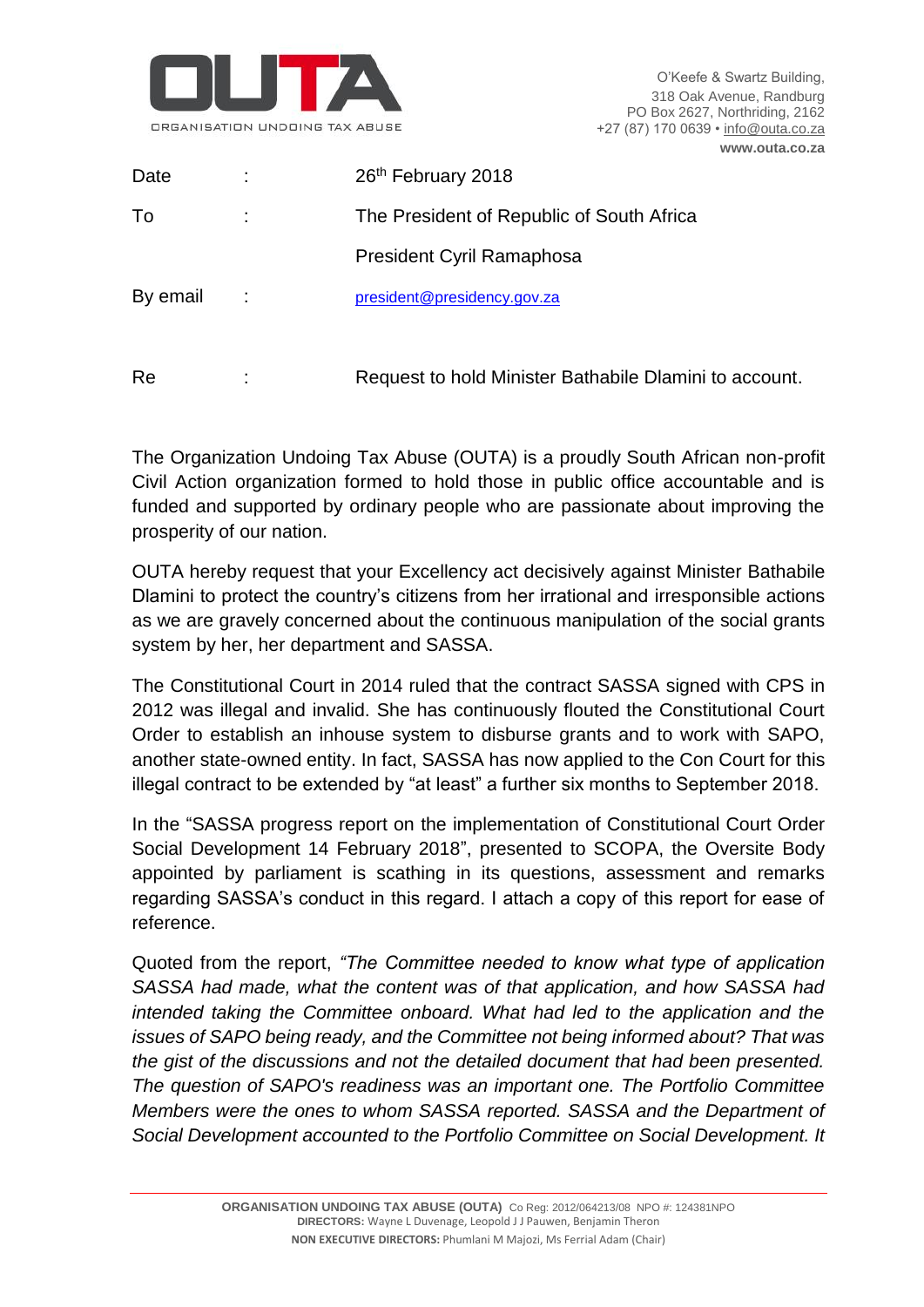

*was the obligation of the Committee to ensure that SASSA complied with court prescriptions. If it was not possible for SASSA to comply, the Committee had to be made aware that SASSA was developing other strategies."* This clearly did not occur. SASSA and the DSD are a law unto themselves.

In April 2014, the court suspended the order of invalidity until March 31, 2017, to allow the department and SASSA to insource the administrative requirements from a new agreement. However, because the nature of the contract was invalid, it had to deviate from normal bidding processes and this was something that Treasury was not prepared to do unless the Constitutional Court approved.

An inter-ministerial task team set up by President Jacob Zuma met and subsequently rejected the two-year deal. It preferred that negotiations start over, if and when Treasury gave it prior written approval for the deal's violations of premature rules.

Despite concerns raised by SCOPA, questions and concerns raised by the Oversight body and orders from the Constitutional Court, Dlamini has continues to ignore all, thus creating an opportunity to keep CPS in the game, ultimately now requesting a further extension to the invalid and illegal contract.

South Africa cannot afford not to pay grants; and it is this very need of the vulnerable that she is exploiting.

Mr. President, Bathabile Dlamini needs to be held accountable for the failure of her Department. Further to this, she needs to be held personally liable for the legal costs incurred in the social grants matter at the Constitutional Court and be fired from her position, which she has only used for personal gain, on the back of the most vulnerable citizens of South Africa.

OUTA requests that she is subjected to the ethics committee process and a Parliamentary enquiry is immediately set up to investigate how and why Minister Dlamini has been allowed to disregard the highest law in the land. More importantly to ensure that the disbursement of grants is not conducted by CPS from 1<sup>st</sup> April 2018 as ordered by the constitutional Court.

It is not clear why there are conflicting reports between SASSA and SAPO, with SAPO saying they are ready and SASSA stating they are not.

Because of the urgency of the matter and the issue being of public interest, particularly the most vulnerable of our society, we respectfully request that you respond to this matter by the 15<sup>th</sup> March 2018.